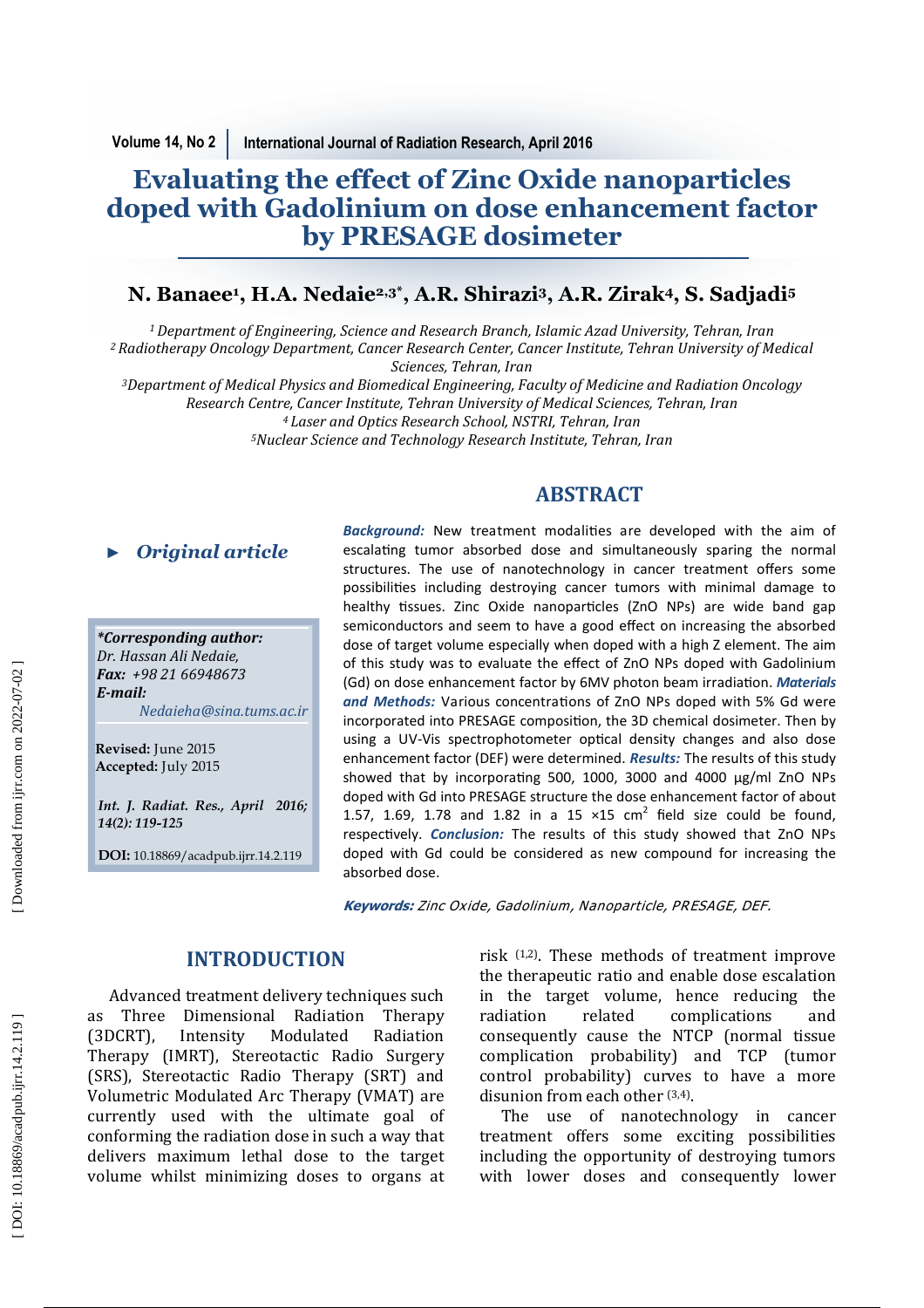damage to healthy tissues  $(5-13)$ . There have been done several studies focusing on importance and influence of nanoparticles on increasing therapeutic ratio and also dose enhancement on irradiated volume especially by Gold nanoparticles  $(14, 15)$ . Among nanoscience, Zinc Oxide nanoparticles (ZnO NPs) are interesting wide band gap semiconductors  $(3.37 \text{ eV})$ , capable of producing reactive oxygen species (ROS) and oxygen free radicals. ROS generation is linked to cell damage and cellular apoptosis  $(13, 12)$ 16-18) . 

It is evident that high  $Z$  materials absorb  $X$ ray significantly. Therefore, it is hypothesized that the interaction of ZnO NPs with X-rays could be optimized by the addition of rare earth (RE) elements as dopants. The probability of an X-ray photon being absorbed or scattered by a particular material is a function of photon interaction cross-section. A greatly enhanced photoelectric cross-section can be derived from the introduction of a material with a high atomic number  $(Z)$ . If a high  $Z$  element could be readily and specifically incorporated into cells and then exposed to photons of energy just above the binding energy of the innermost orbital (K edge), a selective absorption might be induced. One such element that has precedent in medical diagnostics is Gadolinium (Gd) which has an X-ray photon interaction cross-section significantly greater than the elements that comprise biological tissues  $(19-21)$ . It seems that ZnO NPs doped with Gd have the potential to increase the total absorbed dose of irradiated volume and consequently not only lead to spare the surrounding normal tissues but also reduces the needed Monitor Unite (MU) to deliver that amount of dose. Protocols for these complex treatment delivery techniques have been developed to involve very steep dose gradients and are therefore, extremely sensitive to errors in treatment delivery. To minimize such errors, 3D dosimeters were developed as a relative method for improving dose monitoring and delivery <sup>(1,2)</sup>.

One of the most significant developments in 3D dosimetry over the past decade was the introduction of radiochromic dosimeter (PRESAGE) <sup>(22-25)</sup>. PRESAGE dosimeter is not considered as a gel dosimeter, but rather a clear polyurethane resin containing radiationsensitive reporter components (leuco dye) and halogenated carbon radical initiators. Free radicals result from the homolysis of the bond between carbon and the halogen upon irradiation. These radicals oxidize the leuco dye that is also incorporated in the formulation, leading to a change in color (optical density). The change in optical density is linear with respect to the absorbed radiation dose. According to previous studies, this type of dosimeter has the potential to be used in clinical dose measurements (22-25).

The aim of this study was to determine the dose enhancement factor of ZnO NPs doped with Gd as a novel nanoscale composition, by use of PRESAGE dosimeter, irradiating by 6MV photon beams. 

# **MATERIALS AND METHODS**

# **PRESAGE** fabrication

At first, PRESAGE dosimeter was fabricated. The procedure of PRESAGE fabrication was as follows: 

(i) Free radical initiator and reporter compound were thoroughly mixed. The chosen radical initiator and reporter compound were CCl<sub>4</sub> (Merck, Keinlworth, United States) and leucomalachite green (LMG) (Sigma Aldrich, St Louis, MO, United States), respectively. (ii) Polyurethane resin (Crystal Clear 2006, Smooth-On, Easton, PA, USA) was supplied in two parts (Part A and Part B). These compounds were mixed together to afford optically clear polyurethane resins that form the matrix of the PRESAGE dosimeter. (iii) The solutions prepared in steps (i) and (ii) were combined together and thoroughly mixed. (iv) The mixture prepared in step (iii) was poured into poly spectrophotometer cuvettes and the filled cuvettes were placed under certain pressure for a few days to minimize out gassing <sup>(22-25)</sup>.

Polyurethane is approximately water equivalent but according to Mayneord formula, adding radical initiators and leuco dye cause the effective atomic number to be greater than that

*Int. J. Radiat. Res., Vol. 14 No. 2, April 2016* **120**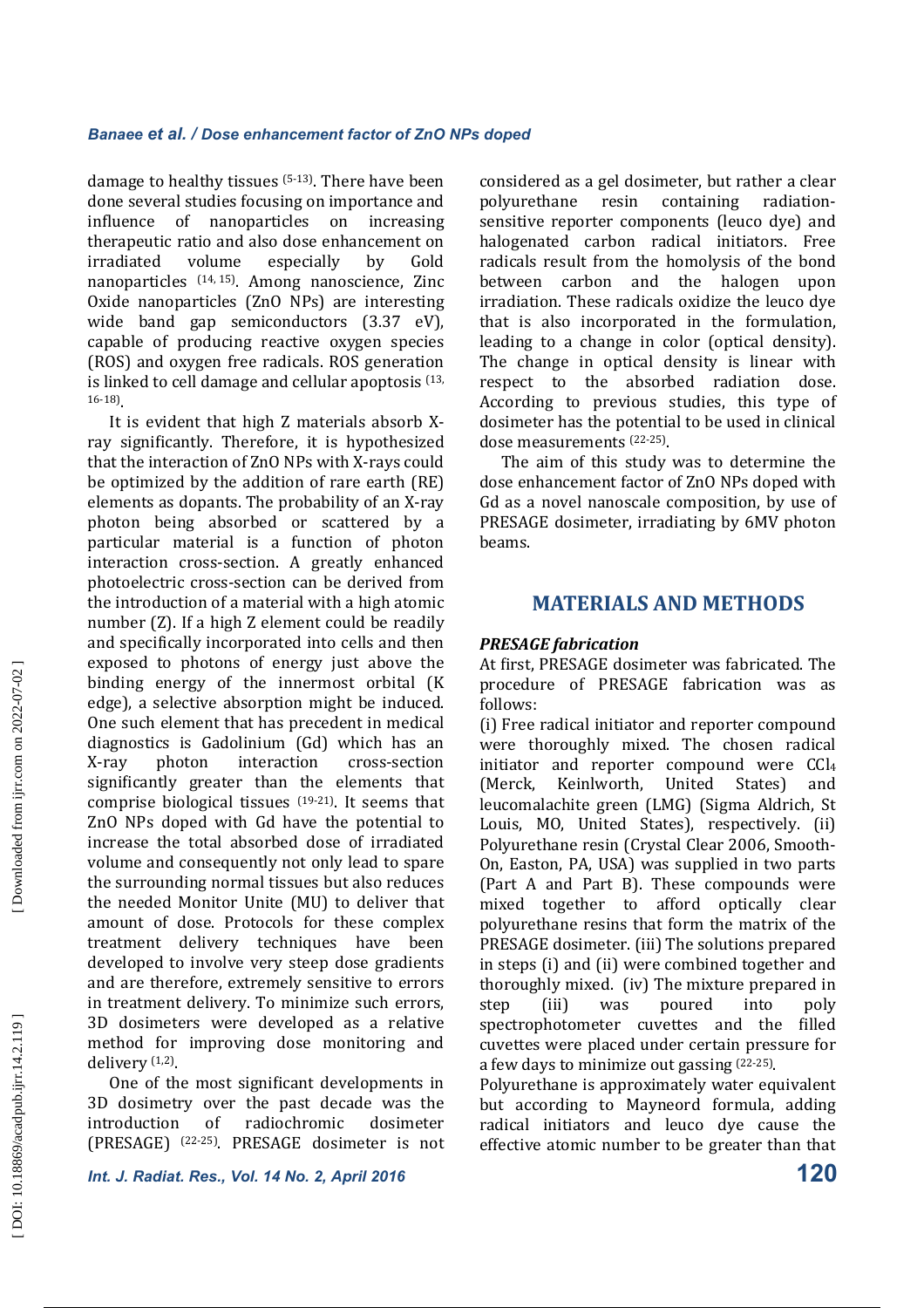of water. Equation 1 shows Mayneord formula:

$$
Z_{\text{eff}} = {}^{2.94} \sqrt{f_1 \times (Z_1)^{2.94} + f_2 \times (Z_2)^{2.94} + f_3 \times (Z_3)^{2.94} + \dots}
$$
 (1)

In which,  $f_n$  is the fraction of the total number of electrons associated with each element, and  $Z_n$  is the atomic number of each element  $(24)$ .

In general, dosimetric properties of PRESAGE are affected by the fractional weight of its elements  $(22-26)$ . Therefore, the percents of components need to be arranged and calculated in such a way to be water equivalent.

In order to prepare an almost water equivalent dosimeter and also save other good dosimetric properties of PRESAGE including sensitivity, linearity, stability and etc. percentage of PRESAGE composition was adjusted according to the study done by Mostaar *et al.* <sup>(24)</sup>.

By obtaining the chemical formulations of PRESAGE components and using Mayneord formula, the effective atomic number of fabricated dosimeter would be 7.8.

#### *Read-out wavelength*

At second step to determine the maximum absorption wavelength of PRESAGE, the absorption spectrum of PRESAGE filled cuvettes over the visible wavelength  $(470-750 \text{ nm})$  were obtained by use of a UV-Vis spectrophotometer (Varian, Palo Alto, California, USA). Then the maximum absorption of each cuvette was obtained pre irradiation.

#### *Calibration*

The next process was calibration of PRESAGE against ionization chamber (Farmer chamber, 0.6 cc, PTW, Freiburg, Germany) to deliver definite steps of absorbed dose. Cuvettes were placed in a solid water phantom made by Plexiglas (figure 1) and irradiated by  $15\times15$ cm<sup>2</sup> field to deliver the absorbed doses including 0, 0.5, 1, 2, 4, 6, 8, 10, 12, 14, 16, 18, 20 Gy irradiated by 6 MV photon beams producing by a linear accelerator (Varian Clinac 2100 C). Various slab phantoms were used to prepare the electronic equilibrium condition (figure 2)  $(27)$ . For each dose step, three cuvettes were used. All cuvettes were kept in dark and cold 

environment to prevent any accidental absorption change and 48 hours after irradiation, the maximum absorption of each cuvette was obtained by using UV-Vis spectrophotometer, similar to pre irradiation phase. Finally, by subtracting the pre irradiation absorbance values from that of post irradiation, calibration curve which is the variations of optical density against absorbed dose, was plotted <sup>(28)</sup>.

#### *Nanoparticle synthesization*

At the next section, ZnO NPs and 5% Gd doped NPs were prepared and incorporated in to the composition of the PRESAGE and the irradiation processes were repeated.

Nanoparticles were prepared by chemical precipitation route using Zinc acetate, sodium hydroxide, gadolinium nitrate and absolute ethanol. 



**Figure 1.** A designed slab phantom .



Figure 2. Setup of calibration process.

**121** *Int. J. Radiat. Res., Vol. 14 No. 2, April 2016*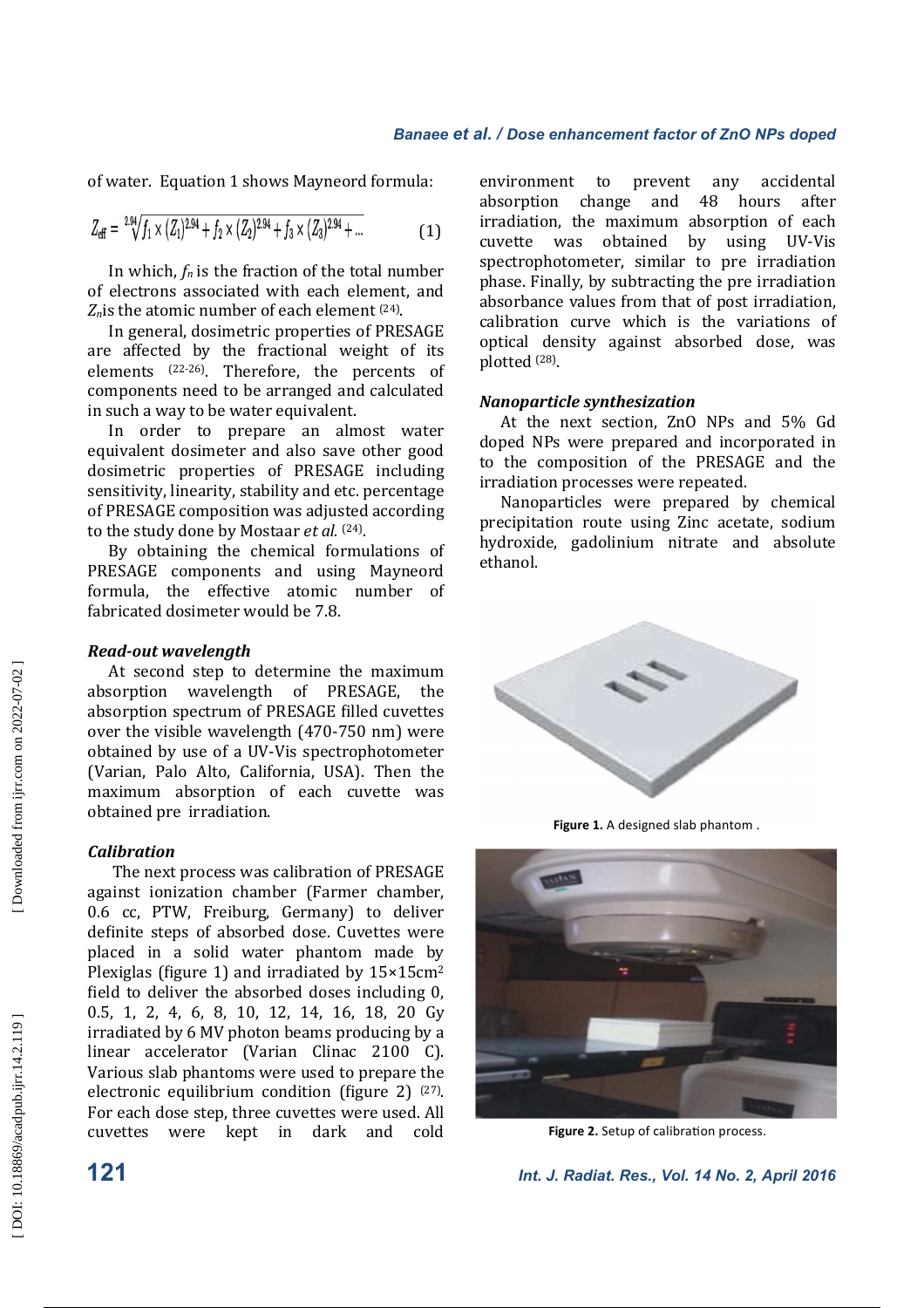Zinc acetate dehydrate  $(0.2195 \text{ g})$  was dissolved in 20 ml of absolute ethanol and stirred with a magnetic stirrer at room temperature, to be mixed thoroughly. Then the solution of NaOH (0.08g NaOH in 20 ml of absolute ethanol) was added dropwise into the solution of Zinc acetate under constant magnetic stirring for 1h. After that 0.015 mmol of oleic acid was added into the solution. The white powder was obtained after stirring this solution at room temperature for another 1 h. The prepared dispersion was centrifugally filtered and washed with ethanol and distilled water for several times, followed by drying in an oven at 50 °C for 4 h  $^{(29)}$ .

For doped ZnO nanoparticles the appropriate amount of gadolinium nitrate  $(5\% \t w/w \t Zinc$ acetate dehydrate) was added in the homogenized and clear solution of Zinc acetate dehydrate and ethanol. The remaining procedures were the same as described above.

#### **Incorporating NPs into PRESAGE**

For determining the effects fabricated NPs on DEF, various concentrations of ZnO NPs and ZnO NPs doped with Gd were incorporated in to PRESAGE composition and irradiation and read out procedures were repeated.

### *Comparing the results*

Finally, by applying descriptive statistics, the results of dosimetry at presence and lack of NPs were compared and dose enhancement factor was determined.



**Figure 3.** The absorption spectrum of various compositions of PRESAGE over visible wavelengths. **Figure 4.** Calibration curve of PRESAGE.

# **RESULTS**

#### **Read-out** wavelength

Figure 3 depicts the absorption spectrum of different compositions of PRESAGE (with and without NPs) over visible wavelength. As it can be seen, the maximum absorption of all series of PRESAGE occurred at about 632 nm.

#### *Calibration*

Figure 4 represents the optical density changes of PRESAGE against various dose steps.

#### *DEF determination*

Dose enhancement factor (DEF) is defined as the ratio of changes in optical density with NPs over the optical density changes without NPs  $(14)$ . Since PRESAGE exhibits a linear behavior against various dose levels (figure 4), comparing the optical density changes of all series of PRESAGEs in a particular dose step is feasible.

Figure 5 shows the PRESAGE filled cuvettes with and without NPs, delivered a dose of 10 Gy. The color changes caused by presence of NPs are obvious. 

Table 1 shows the optical density changes of all fabricated PRESAGEs irradiated by 6 MV photon beams and 10 Gy delivered radiation dose. According to definition of DEF, this parameter was acquired for different compositions of PRESAGE and tabulated in table 2. Comparisons of DEF for various concentrations of applied NPs are depicted in figure 6.



*Int. J. Radiat. Res., Vol. 14 No. 2, April 2016* **122**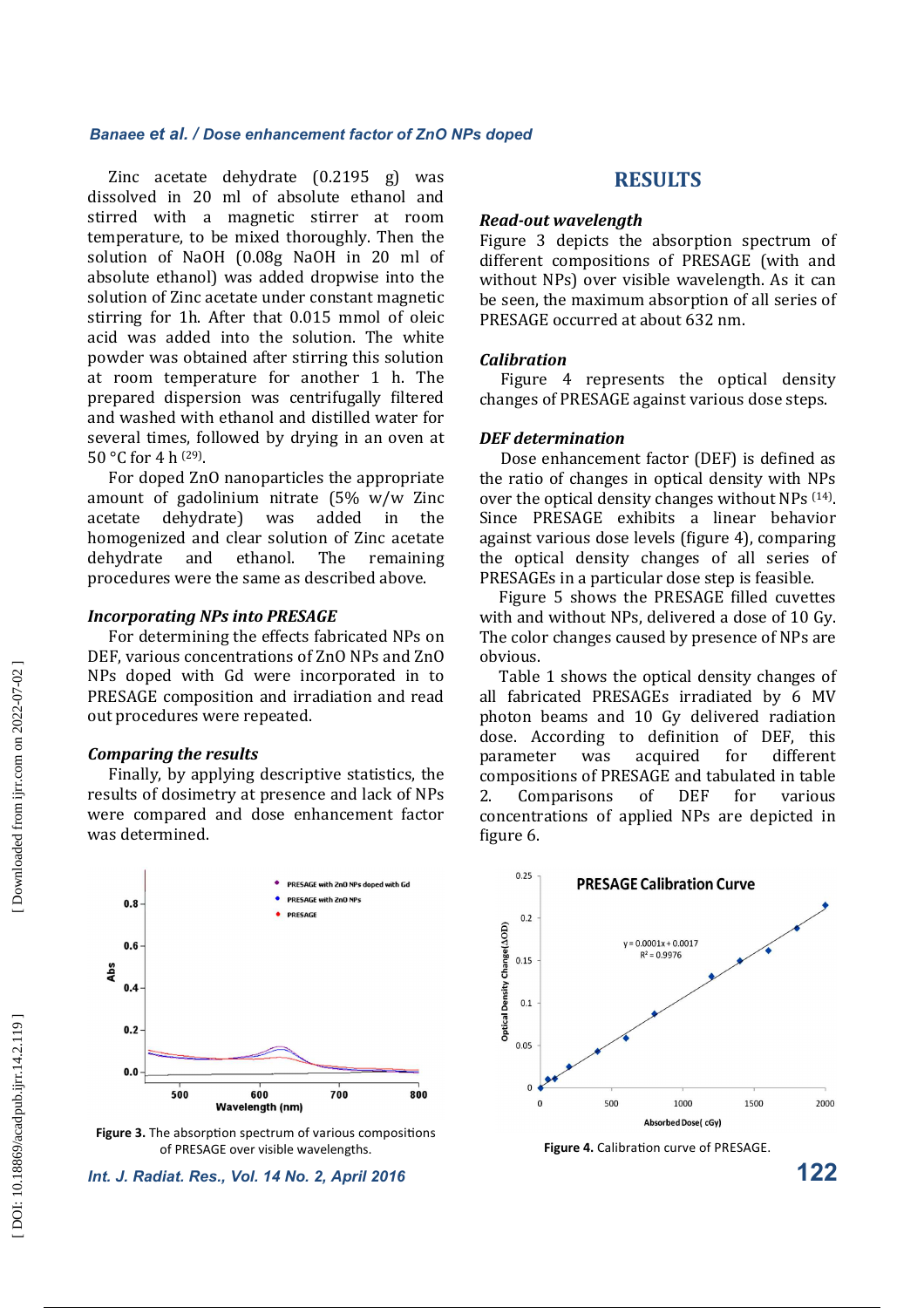

Figure 5. PRESAGE filled cuvettes with and without NPs at dose of 10Gy. 1) PRESAGE without NPs. 2) PRESAGE with 20µg/ml ZnO NPs. 3) PRESAGE with 20µg/ml ZnO NPs doped with %5 Gd. 4) PRESAGE with 500µg/ml ZnO NPs. 5) PRESAGE with 500µg/ml ZnO NPs doped with %5 Gd. 6) PRESAGE with 1000µg/ml ZnO NPs. 7) PRESAGE with 1000µg/ml ZnO NPs doped with %5 Gd. 8) PRESAGE with 3000ug/ml ZnO NPs. 9) PRESAGE with 3000ug/ml ZnO NPs doped with %5 Gd. 10) PRESAGE with 4000ug/ml ZnO NPs. 11) PRESAGE with 4000µg/ml ZnO NPs doped with %5 Gd.

| Concentration<br>of NPs $(\mu$ g/ml) | <b>Added Composition</b>            | <b>Optical Density</b><br><b>Changes</b> |  |
|--------------------------------------|-------------------------------------|------------------------------------------|--|
|                                      | PRESAGE                             | 0.1095                                   |  |
| 20                                   | ZnO NPs doped with 5% Gd<br>ZnO NPs | 0.1099<br>0.1096                         |  |
| 500                                  | ZnO doped with %5 Gd<br>ZnO NPs     | 0.1719<br>0.1445                         |  |
| 1000                                 | ZnO NPs doped with 5% Gd<br>ZnO NPs | 0.1850<br>0.1664                         |  |
| 3000                                 | ZnO doped with %5 Gd<br>ZnO NPs     | 0.1945<br>0.1741                         |  |
| 4000                                 | ZnO NPs doped with 5% Gd<br>ZnO NPs | 0.1997<br>0.1807                         |  |

Table1. Optical density changes of various PRESAGE compositions

| Concentration<br>of NPs $(\mu g/ml)$ | <b>Added Composition</b>            | DEF            |
|--------------------------------------|-------------------------------------|----------------|
| 20                                   | ZnO NPs doped with 5% Gd<br>ZnO NPs | 1.004<br>1.001 |
| 500                                  | ZnO doped with %5 Gd<br>ZnO NPs     | 1.57<br>1.32   |
| 1000                                 | ZnO NPs doped with 5% Gd<br>ZnO NPs | 1.69<br>1.52   |
| 3000                                 | ZnO doped with %5 Gd<br>ZnO NPs     | 1.78<br>1.59   |



Figure 6. Comparisons of DEF for various concentrations of NPs.

# **DISCUSSION**

High Z materials absorb X-ray significantly and Gd is a high Z element which can increase the probability of photoelectric effect when irradiated by photons (19, 20). Although the probability of photoelectric effect for 6MV photon beams is low compared to orthovoltage beams, but regarding to the continues X-ray spectrum, attenuated photons, low energy photon beams in X-ray spectrum (30) and probably the pair production effect, DEF is clearly observed.

As it is shown in table 2 and figure 6, the maximum DEF is acquired by applying  $4000\mu$ g/ ml ZnO NPs doped with Gd. It is also shown that small concentration of NPs (20µg/ml) does not have a significant role in DEF even if it was doped by a high Z element such as Gd.

**123** *Int. J. Radiat. Res., Vol. 14 No. 2, April 2016*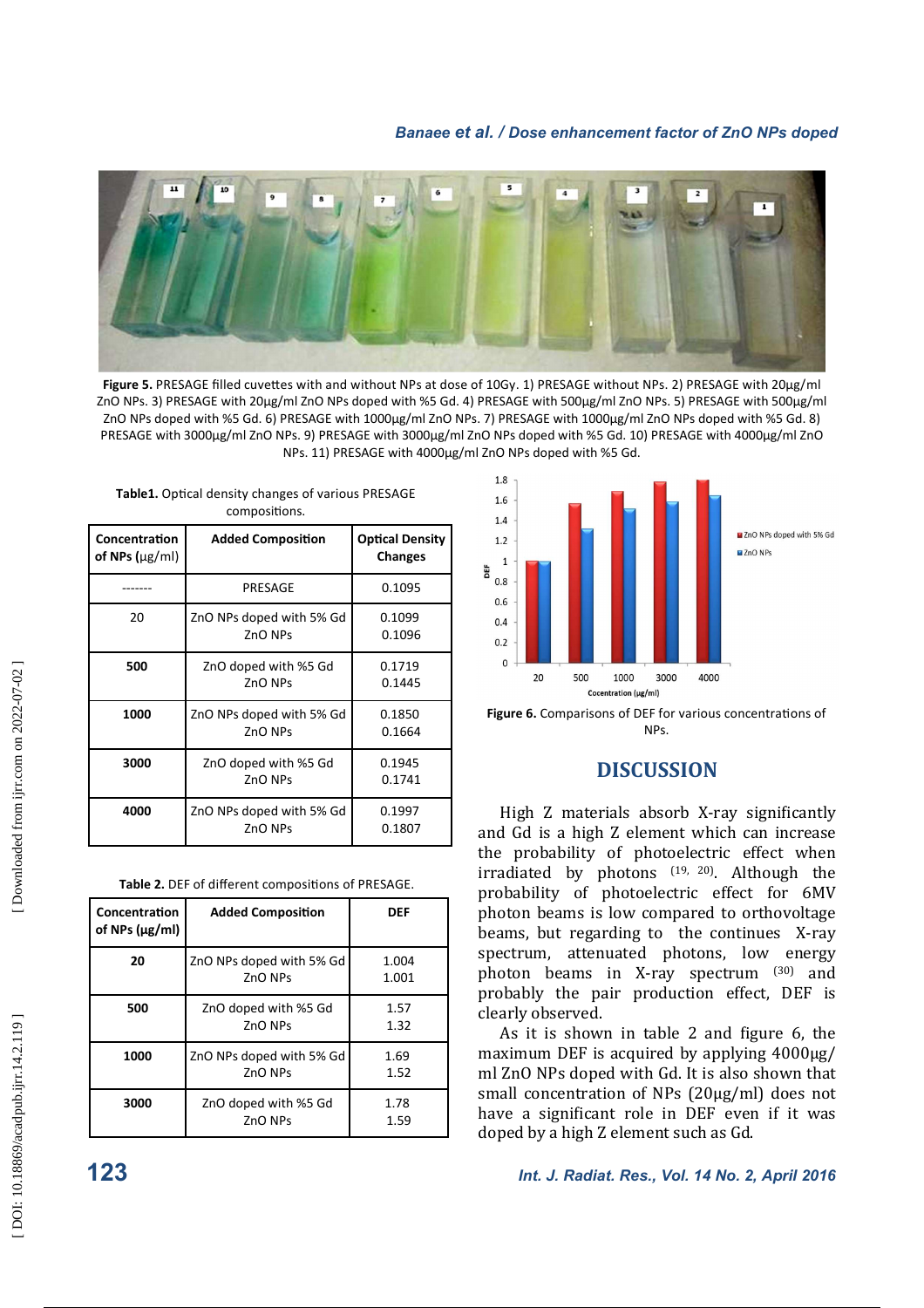For delivering an absorbed dose of 10 Gy, an almost 995 MU was needed. Since by using  $4000\mu g/ml$  ZnO NPs, for delivering the same absorbed dose, the needed MU would be below 600. This achievement can lead to decrease treatment time and therefore, treatment time reduction generally causes less patient movement during treatment and consequently random errors of treatment would dwindle which are the benefits of NPs application.

It is noteworthy to mention that Gd is a toxic element and toxicity is usually transferred from the surface of element <sup>(31)</sup>. Therefore, for increasing the absorbed dose it not feasible to use Gd without any surrounded structure. In other words, by doping the Gd into the Zinc Oxide NPs' crystal, Gd toxicity releasing to the neighboring atoms is omitted.

Type, size, concentration of nanoparticles and also the quality of photon beams are the items which have significant influence on DEF. Since there was not any study about the application of ZnO NPs with a high Z dopant as dose enhancing substance for megavoltage photon beams, it is not possible to make a comparison.

# **CONCLUSION**

The results of this study revealed that ZnO NPs doped with Gd are new proposing substances for enhancing the absorbed dose and increasing the therapeutic ratio even in high energy photon beams. Various reasons may cause the DEF for 6MV photon beams such as photoelectric effect for low energy photon beams in continues X-ray spectrum, attenuated photons or pair production effect. Using these NPs not only reduces the needed MU to deliver a certain amount of absorbed dose, but also can lead to great succeeds in reducing treatment time and random errors in treatment procedure.

*Conflict of interest: Declared none.* 

# **REFERENCES**

1. Mayles P, Nahum A, Rosenwald JC (2007) Handbook of radiotherapy physics: theory and practice. Boca Raton (FL),

*Int. J. Radiat. Res., Vol. 14 No. 2, April 2016* **124**

Taylor and Francis Group.

- *2.* Baskar R, Lee K A, Yeo R, YeohK W (2012) Cancer and radiation therapy: current advances and future directions. *Int J Med Sci, 9:193-199.*
- 3. Khan F M and Gerbi B J (2005) Treatment planning in radiation oncology. Lippincott Williams & Wilkins.
- 4. Connell P P and Hellman S (2009) Advances in Radiotherapy and Implications for the Next Century: A Historical Perspective. Cancer Res, 69:383-392.
- 5. Mesbahi A, Jamali F, Gharehaghaji N (2013) Effect of Photon Beam Energy, Gold Nanoparticle Size and Concentration on the Dose Enhancement in Radiation Therapy. *BioImpacts, 3: 29-35*.
- 6. Némati F, Dubernet C, Fessi H, Colin de Verdière A, Poupon M F, Puisieux F et al. (1996) Reversion of multidrug resistance using nanoparticles in vitro: Influence of the nature of the polymer. *Int J Pharm, 138: 237–246*.
- 7. Bahreyni Toossi M T, Ghorbani M, Sobhkhiz Sabet L, Akbari F, Mehrpouyan M (2015) A Monte Carlo study on dose enhancement and photon contamination production by various nanoparticles in electron mode of a medical linac. *NUKLEONIKA, 60:489-496*.
- 8. Geso M (2012) Nanoparticle augmented radiation treatment decreases cancer cell proliferation. Nanomedicine: *Nanotechnology, Biology and Medicine, 8: 526-536.*
- 9. Schilling K, Bradford B, Castelli D, Dufour E, Nash JF, Pape W et al. (2010) Human safety review of "nano" titanium dioxide and zinc oxide. *Photochem Photobiol Sci, 9:495- 509*.
- 10. Liong M, Lu J, Kovochich M, Xia T, Ruehm SG, Nel AE et al. (2008) Multifunctional inorganic nanoparticles for imaging, targeting, and drug delivery. *ACS Nano, 2:889-96*.
- 11. Li XH, Xing YG, Li WL, Jiang YH, Ding YL (2010) Antibacterial and physical properties of poly(vinyl chloride)-based film coated with ZnO nanoparticles. Food Sci Technol Int, *163:225-32*.
- 12. Moos PJ, Chung K, Woessner D, Honeggar M, Cutler NS, Veranth JM (2010) ZnO particulate matter requires cell contact for toxicity in human colon cancer cells. *Chem Res Toxicol, 23(4):733-9*.
- 13. Franklin NM, Rogers NJ, Apte SC, Batley GE, Gadd GE, Casey PS (2007) Comparative toxicity of nanoparticulate ZnO, bulk ZnO, and ZnCl2 to a freshwater microalga (Pseudokirchneriella subcapitata): the importance of particle solubility. *Environ Sci Technol, 41:8484-90*.
- 14. Mousavie Anijdan S H, Shirazi A, Mahdavi S R , Ezzati A, Mofid B, Khoei S *et al.* (2012) Megavoltage Dose enhancement of gold nanoparticles for different geometric set-ups: Measurements and Monte Carlo simulation. Iran. *J. Radiat. Res, 10: 183-186*.
- 15. Khadem-Abolfazli M, Mahdavi M, Mahdavi S R M, Ataei Gh (2013) Dose enhancement effect of gold nanoparticles on MAGICA polymer gel in mega voltage radiation therapy. *Int. J. Radiat. Res. 11: 55-61.*
- 16. Mills A, Lee S K (2002) A web-based overview of semiconductor photochemistry-based current commercial